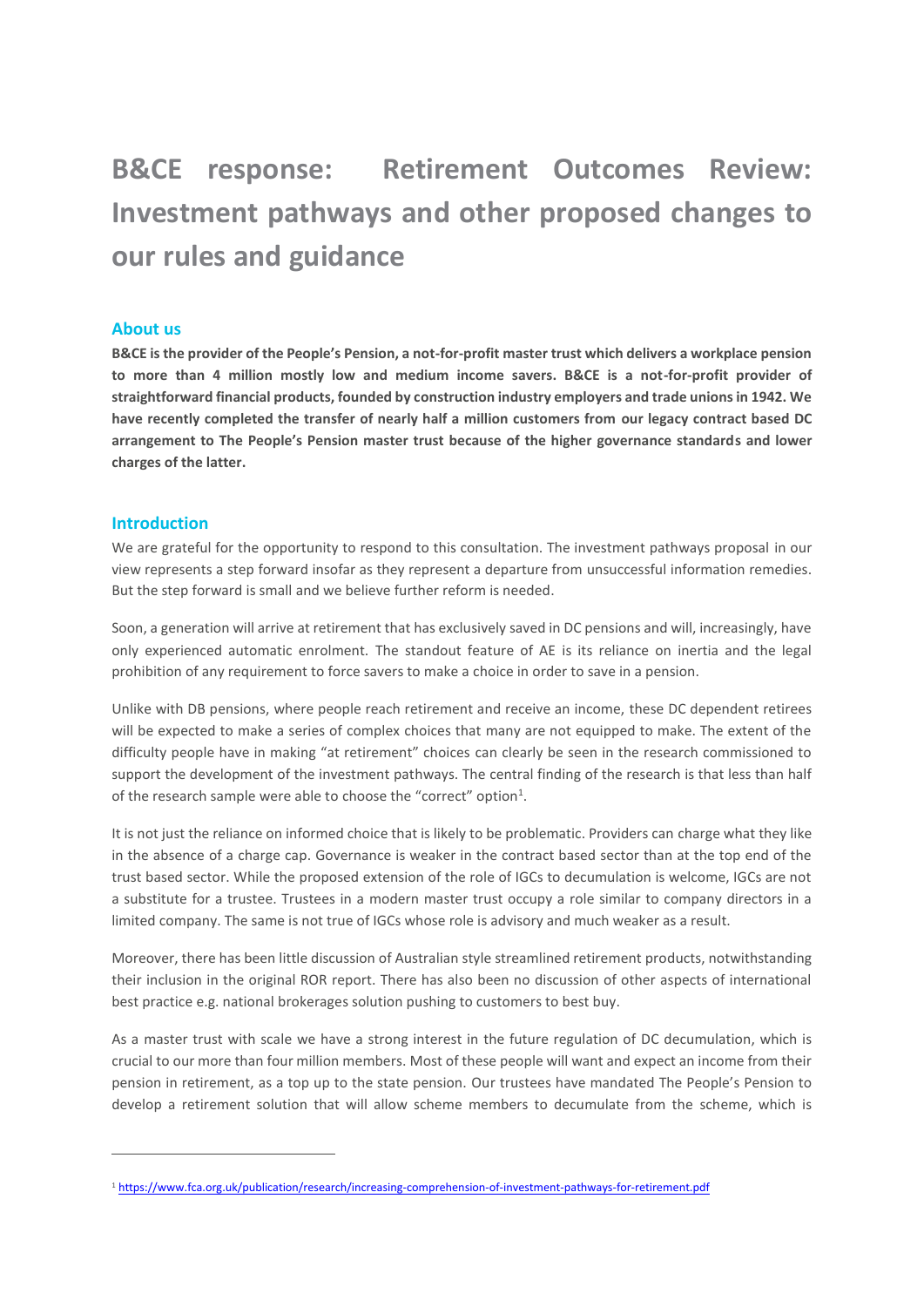currently in development. Our research with members suggests that a hybrid solution combining both drawdown and longevity protection best meets member needs.

## **The pathways address specific flaws in FAD**

The direct application of the pathways remedy is narrow and focused on particular harms tied to non-advised drawdown in the contract retail pensions market. The pathways themselves do not serve as a wider model for dealing with other potential harms arising from the pension freedoms.

In part, this is because flexible drawdown has serious drawbacks. The most serious is that it does not always address the main issue in DC retirement planning: how to make a fund last an uncertain length of time, especially when sold without advice. Used by itself without advice and where a saver is reliant on DC for a lifetime income it is not likely to be a suitable replacement for a combination of products that includes an annuity. We think this is true whether or not FAD is sold in its current form or, potentially, as an investment pathway.

For this reason, we see the pathways as an important step forward in the regulation of non-advised drawdown but they are an incremental improvement on a product that we see as fundamentally flawed for the mass market. In our view, this is not a model that can be adapted and applied directly elsewhere in the "at retirement" market.

#### **The thinking behind the pathways has wider application**

We feel that the, thinking behind the pathways, though, does have wider application. There are two things about the pathways that are noteworthy. They make use of choice architecture in order to try and protect the customer. We think that this approach could be used more generally to present at retirement choices in a more structured manner or, potentially, to allow a default income to be paid – much as DB pensions allow a default income to be paid. If someone does not wish to take an income from their DB pension, they are at liberty to convert it to DC and act as they wish.

At the moment, the ROR shows that people are often taking small pots as cash. It is probable that many of them have other, larger, DC pots and many of them will also have DB entitlement. In the future, we expect people to retire with larger DC pots, perhaps consolidated through the dashboard and only those who have worked in parts of the public sector will have DB. But research we undertook in concert with State Street showed that people relying on large DC pots now were making bad choices now.

Second, they involve specification of a product within certain parameters. We think this approach will likely prove useful as the market evolves. We think that regulating specific products will become increasingly common as the "at retirement" market evolves. This is because, while the freedom element of the pensions freedoms is welcome, the choices now required are hard and the risks substantially greater than those involved in an annuity purchase. Common sense, as well as the initial behaviours evidenced in the post pensions freedoms market, indicate specifying some elements of a product may be the best or only way to mitigate particular risks.

#### **Proposal to extend the remit of IGCs**

In the absence of any more significant proposals to strengthen contract based pensions governance so that providers are obliged to put members interests first, extending the coverage of IGCs to investment pathways becomes the least worst option. We note that the FCA undertook to engage in a full review of IGC's effectiveness but has not yet done so. This should be a priority.

As we laid out in our response to the FCA's consultation on a duty of care, we do not believe that IGCs offer an equivalent standard of governance to that offered by a trustee. In a master trust or single employer trust, the trustees run the scheme. They are responsible in law for the running of the scheme and the trustees have to apply for authorisation by The Pensions Regulator as a master trust pension scheme. Trustees of larger schemes are treated in a manner similar to board members in a publicly listed company (PLC). Those familiar with PLC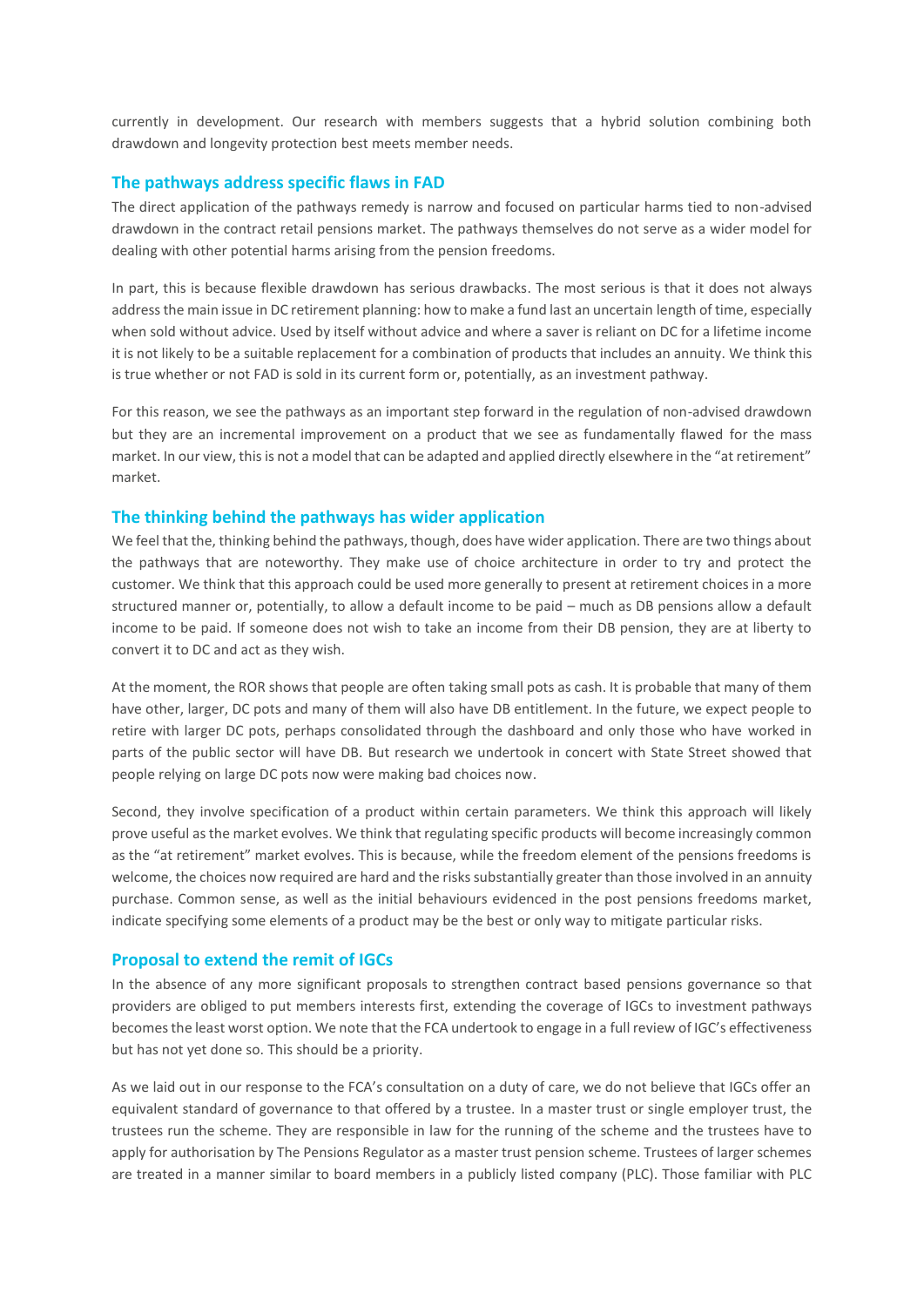board members will know that shareholder value is a constant concern. Replacing the term "shareholder" with "member" provides a feel for how trustees operate. The trustees can sack the underlying provider if they deem it to be no longer meeting the members' best interest. The requirements on trustees to avoid conflicts of interest are strict.

IGCs do not have the same legal powers as trustees. They have an advisory rather than an executive role. While in theory they could complain to the FCA if their views are ignored, this power is far weaker than that of trustees. The contract provider is also permitted to appoint a minority of members of the IGC, who are not independent. The latter are thereby able to monitor the behaviour of the independent members on behalf of the firm as well as vote on decisions. In addition, those appointees meeting the definition of independence include employees of other companies providing services to the contract-based provider, as long as Chinese walls are appropriately managed.

We do not feel that the imposition of a duty of care on IGCs or on providers would bring contract based provision up to the same standard of governance as the best of the trust based world. This is because a duty to exercise reasonable care or skill speaks to competence, which is not at issue, while fiduciary duty speaks to motive and culture, which is a bigger problem in financial services. Fiduciary duty is the better choice if the need is to safeguard savers' best interests.

#### **Reponses to consultation questions**

**Q1: Do you agree with our proposed rules on when a consumer must be offered investment pathways, including how consumers who enter drawdown in stages should be treated, and that those who take an UFPLS are not included?**

Yes.

**Q2: Do you agree with our proposal that all providers of drawdown to non**‑**advised consumers should be covered by our requirements on investment pathways, including SIPP operators?** Yes.

**Q3: Do you agree with our proposed 4 objectives, and mandating all providers to use our prescribed wording when presenting these objectives?** Yes.

# **Q4: Do you agree that providers should only be able to offer 1 pathways solution for each investment pathway objective?**

Yes. The purpose of the pathways is to streamline choice. Offering more than one pathway solution per pathway objective would undermine this.

**Q5: Do you agree with our proposed rule requirements for the choice architecture, and do you agree that providers can offer investment pathways without giving the consumer a personal recommendation?**

No response.

**Q6: Do you agree with our proposed rule to prevent providers from offering the same pathways solution for all the objectives?**

We agree with the proposed rule. The objectives are sufficiently different to require a different asset allocation for each objective.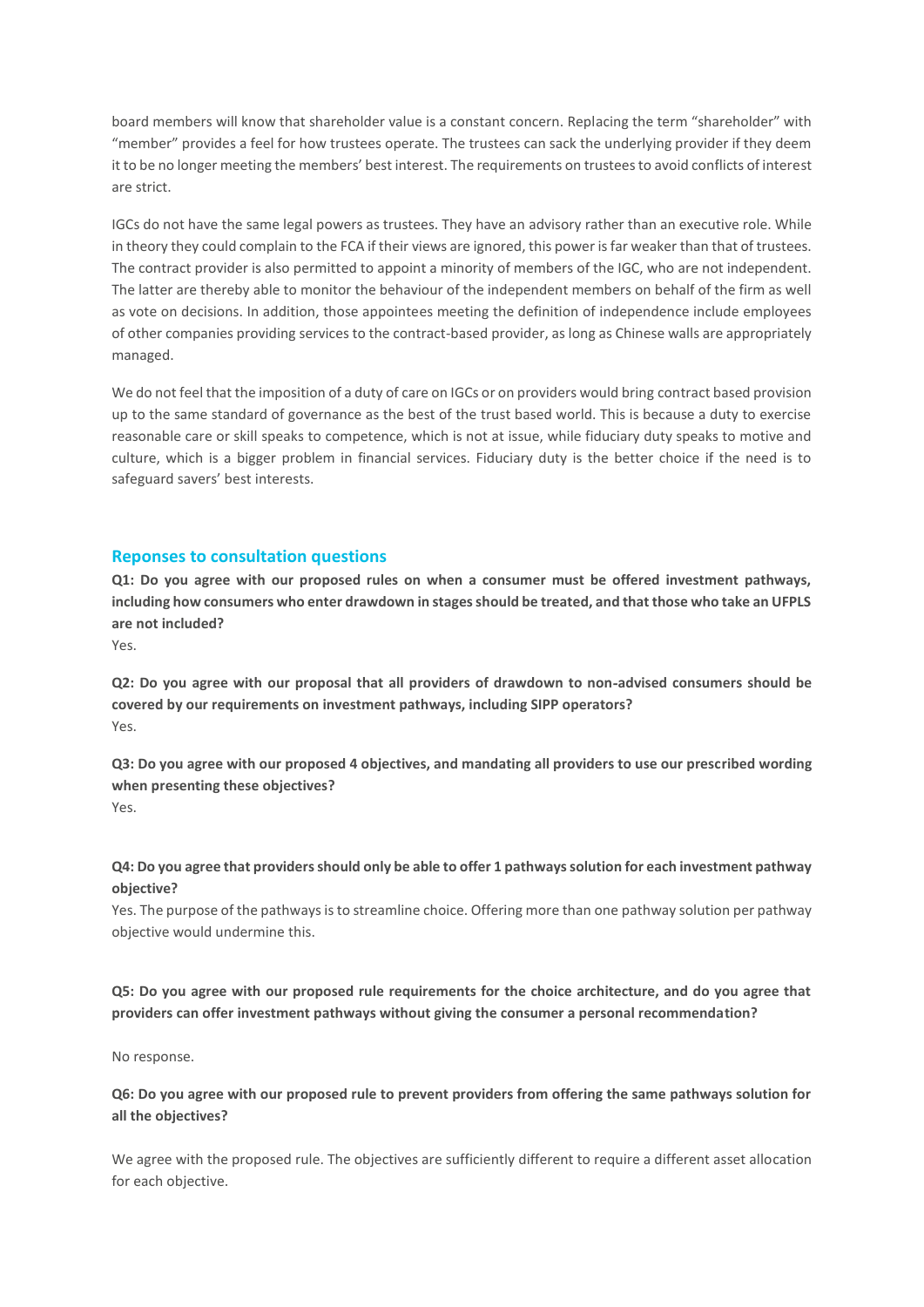**Q7: Do you agree with our proposed rules on labelling of pathways solutions?**

Yes.

**Q8: Do you agree with our proposed rules requiring larger providers to provide pathways solutions for at least 2 of the 4 objectives and to refer consumers to another provider's pathways solutions for any objectives where they don't provide a pathways solution?**

Yes.

# **Q9: Do you agree with our proposed easement for smaller providers, including our proposals for the operation and level of the threshold for qualifying for this easement?**

Yes. We recently closed our stakeholder scheme and transferred the overwhelming majority of customers to our master trust pension scheme because of the lower charges and higher quality governance of the master trust.

We do, though, have a small number of customers remaining in the stakeholder that we have yet to transfer out. While we have no plans to offer FAD from the stakeholder, we think it makes sense for product ranges or providers with only a small number of customers or remaining customers to be exempt from the requirement. The cost of providing the pathways relative to the benefit derived from a product with few remaining customers would be disproportionate.

# **Q10: Do you agree with our proposed approach to product governance for firms manufacturing pathways solutions used to provide investment pathways? Do you agree with our proposed approach for distributors?**

The proposed approach deals with a clearly identified disparity between provision of drawdown through the means of an insurance contract and drawdown provided by other means. It makes sense on its own terms.

# **Q11: Do you agree with our proposed approach for ongoing information to consumers using investment pathways? Do we go far enough, or is there anything further that providers could do to ensure that consumers carefully consider their investment choice on a periodic basis?**

We see the information prompts as a necessary but not a sufficient condition to encourage consumers to review their investment choices. The FCA should keep this aspect of the pathways under review in order to see how effective it is at achieving the desired result.

#### **Q12: Do you agree with our proposed approach for the records providers should keep?**

No response.

**Q13: Do you agree with our implementation timeline?** No response.

**Q14: Do you agree with our proposals to ensure cash investment is an active choice?**